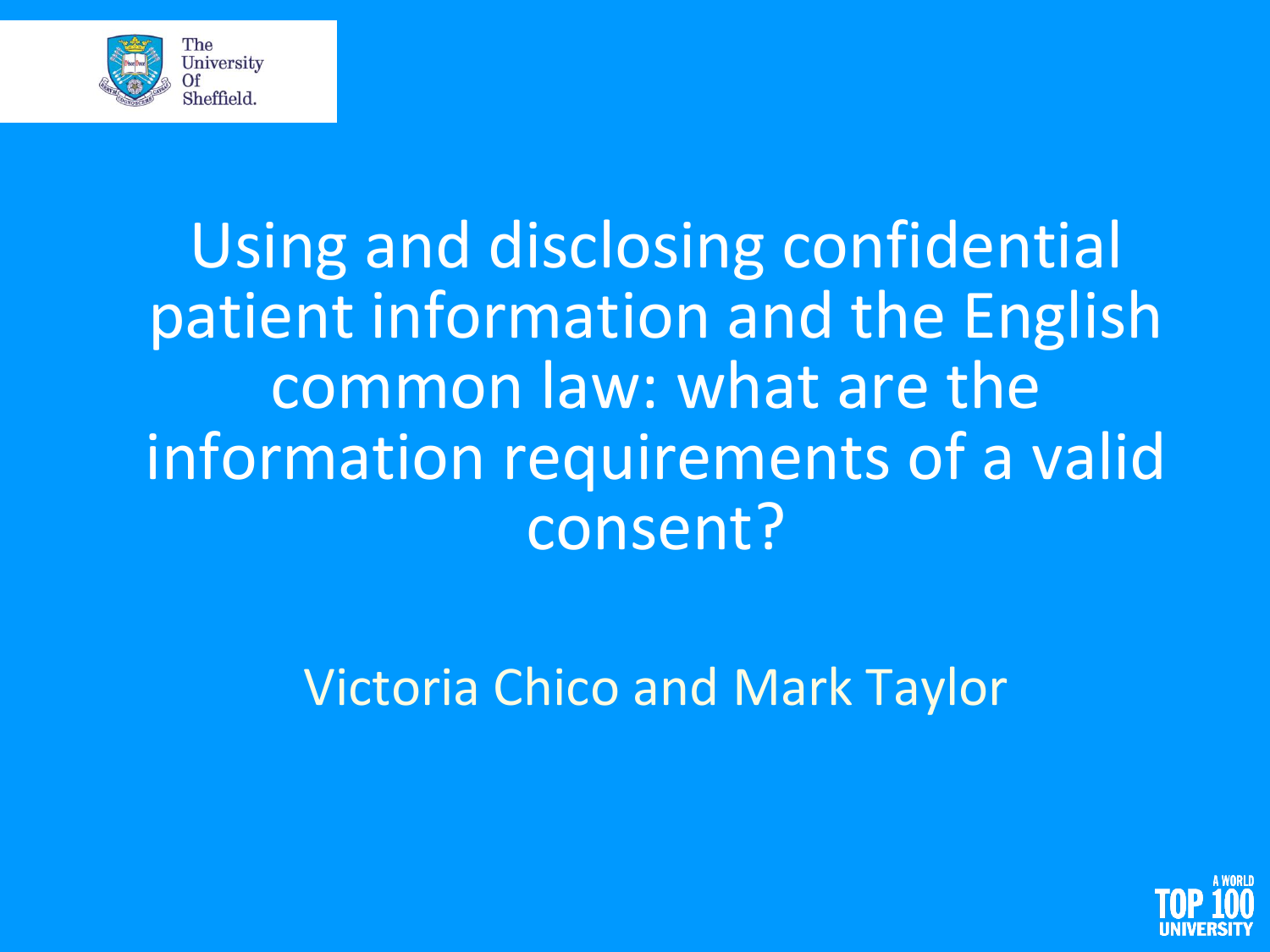

## General Data Protection Regulation

- Article 9 Processing of **special categories** of personal data
- explicit consent
- carrying out the obligations of data controller
- protecting the vital interests of the data subject

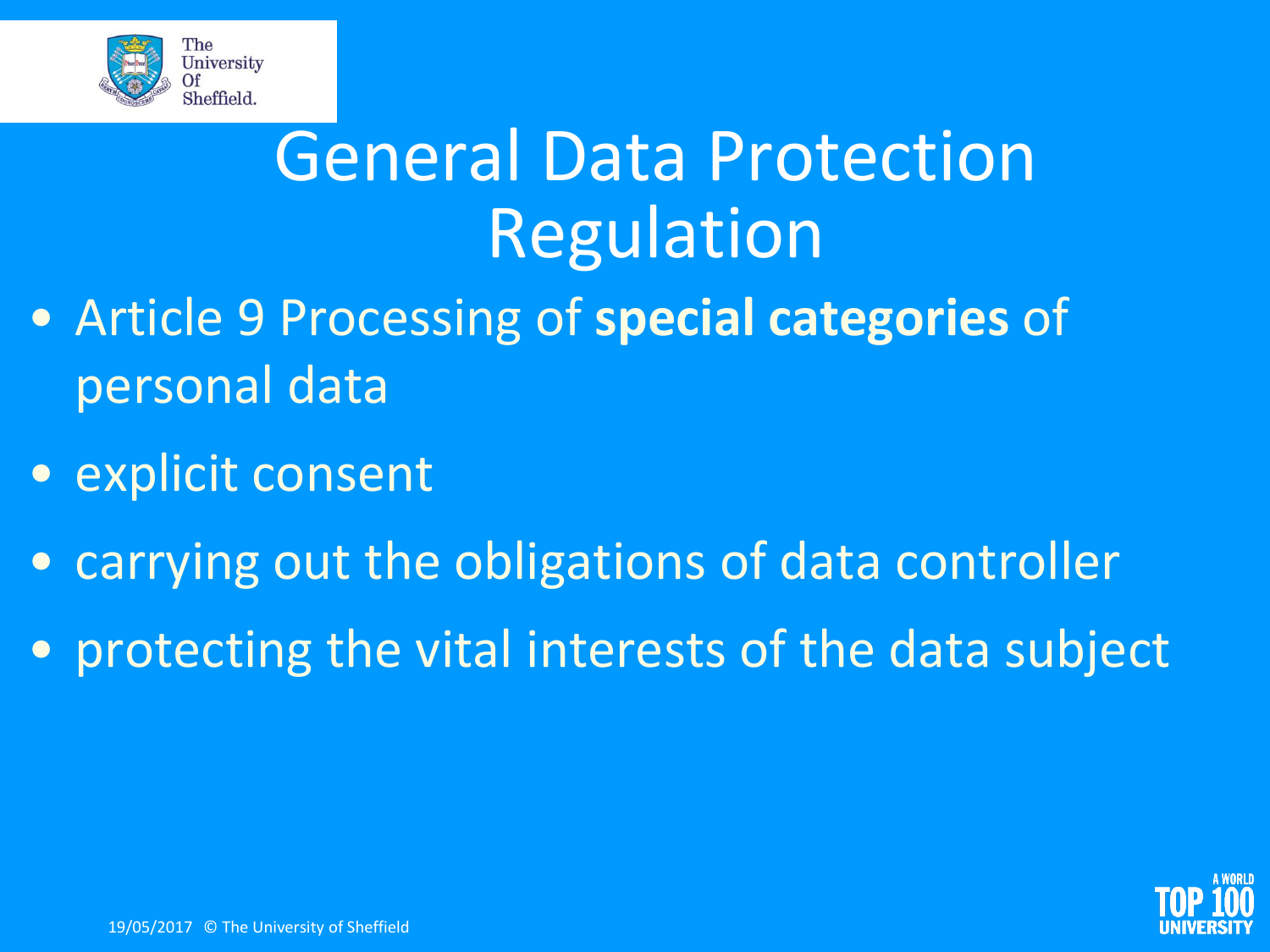

## GDPR – Article 9 continued

- legitimate activities of a charity or not-forprofit body with respect to its members
- Reasons of substantial public interest
- Public health
- Historical, statistical or scientific purposes
- **Member States may maintain or introduce further conditions, including limitations with regard to genetic data, biometric data or health data** 19/05/2017 © The University of Sheffield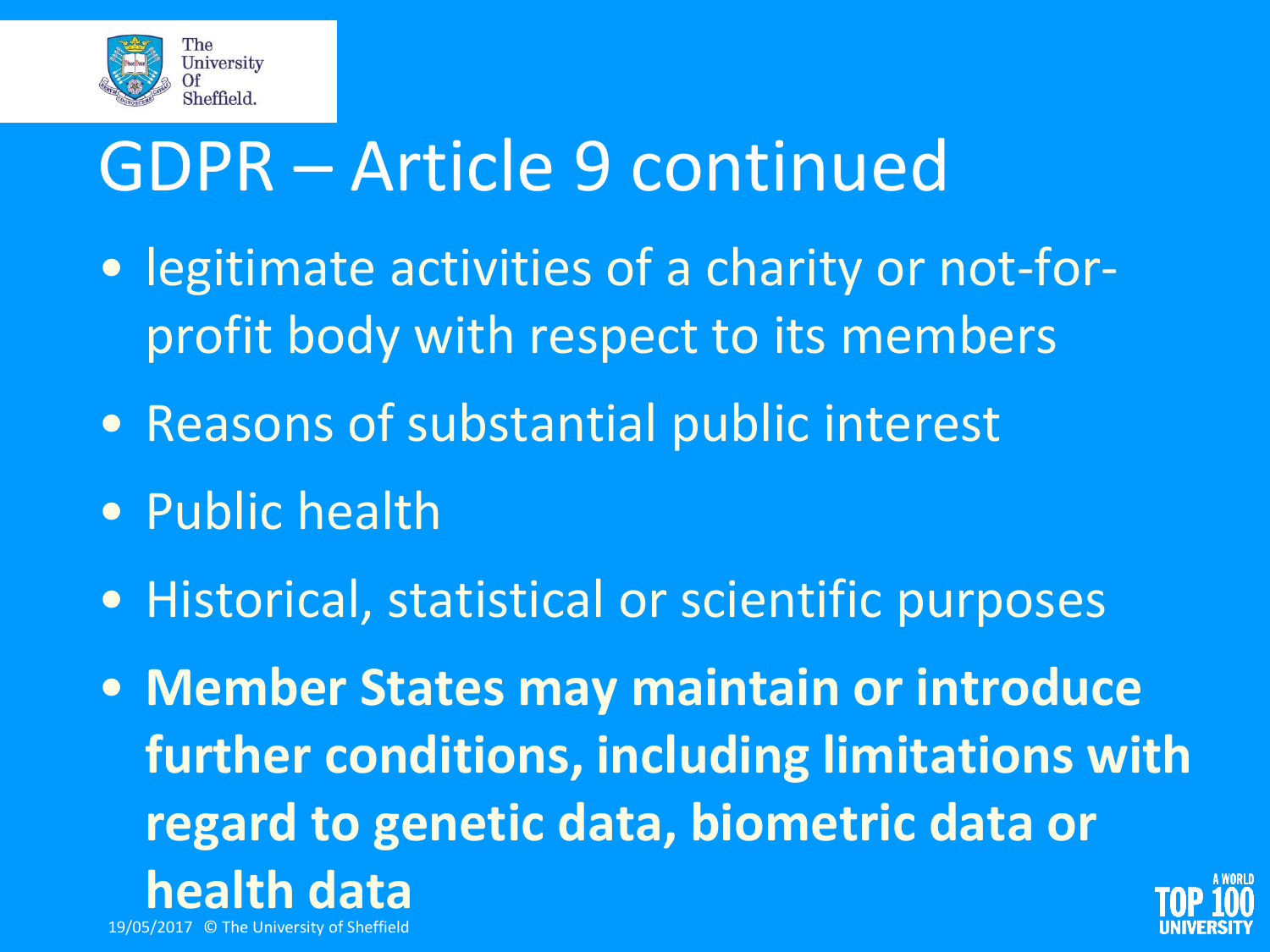

## GMC - Confidentiality good practice in handling patient information (2017)

- The patient explicitly consents
- The disclosure is approved by law or under a statutory process that sets aside the common law duty of confidentiality
- The disclosure can be justified in the public interest

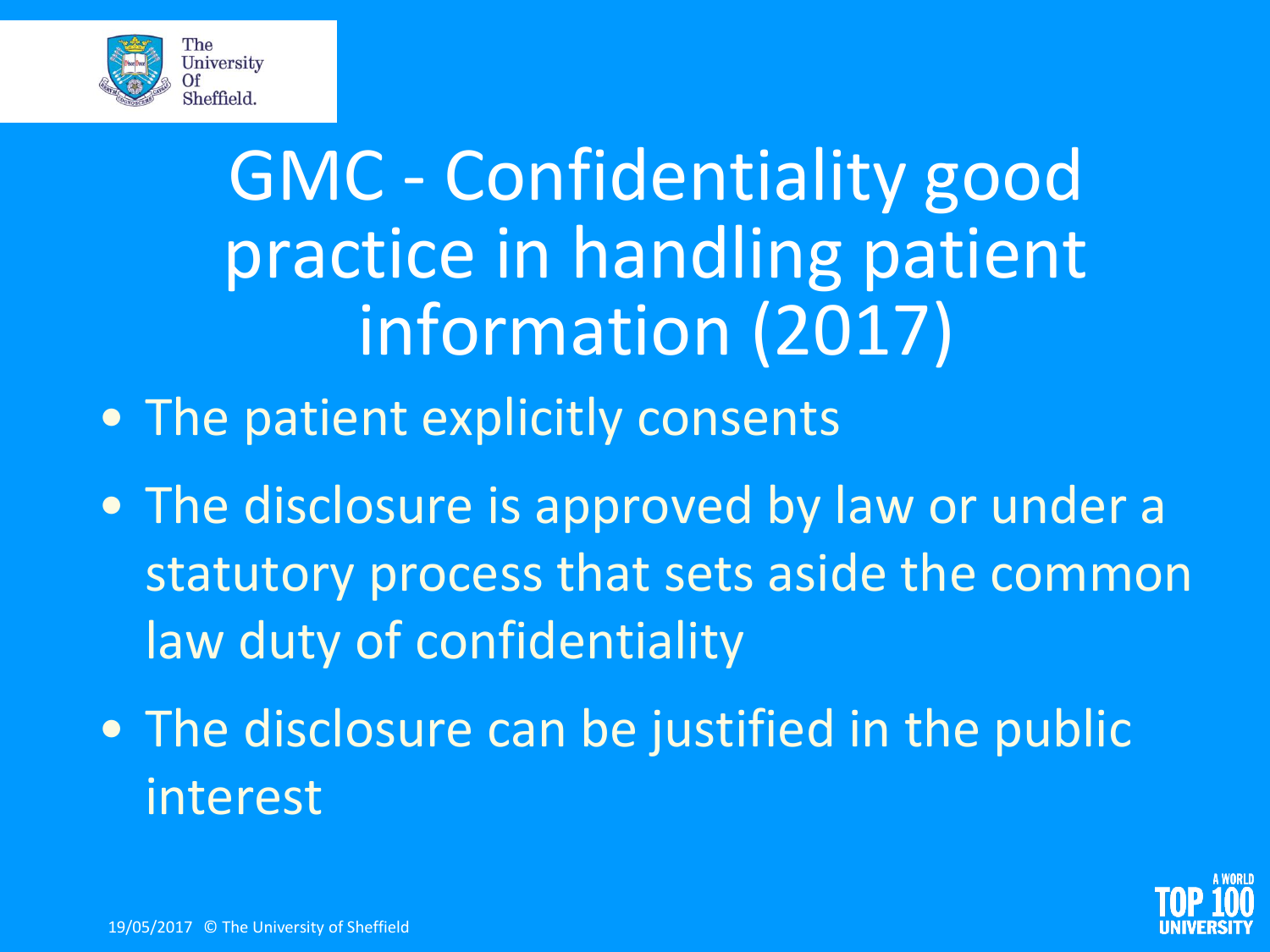

#### Consent as the preferable legal basis?

• Protect consent as a legal basis for use or disclosure of identifiable patient data in the context of alternatives

• Promotes patient autonomy



19/05/2017 © The University of Sheffield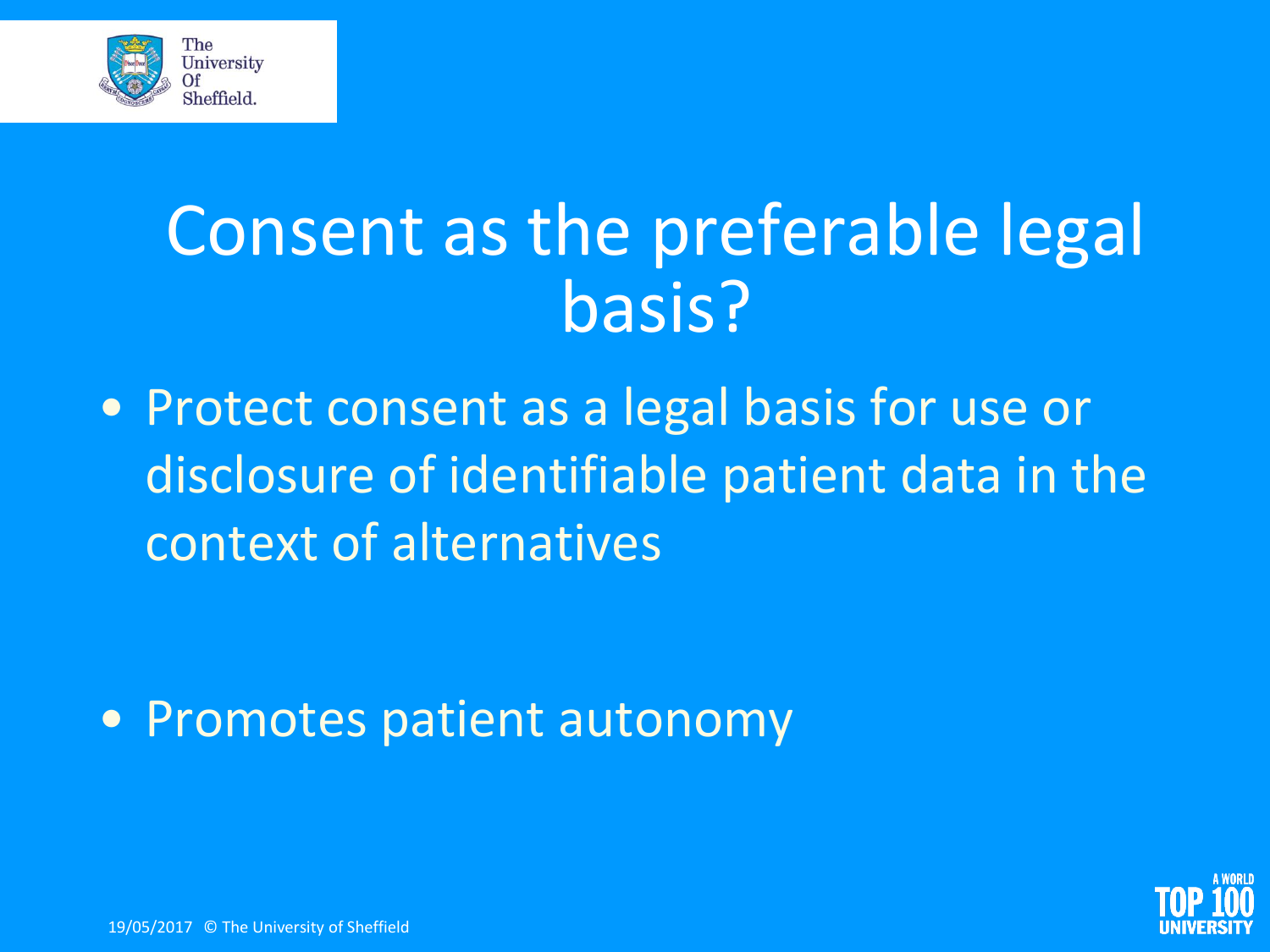

#### Question

What information needs to be provided to an individual for them to be able to consent to the disclosure or use of confidential patient data so that the disclosure or use does not amount to a breach of confidence?

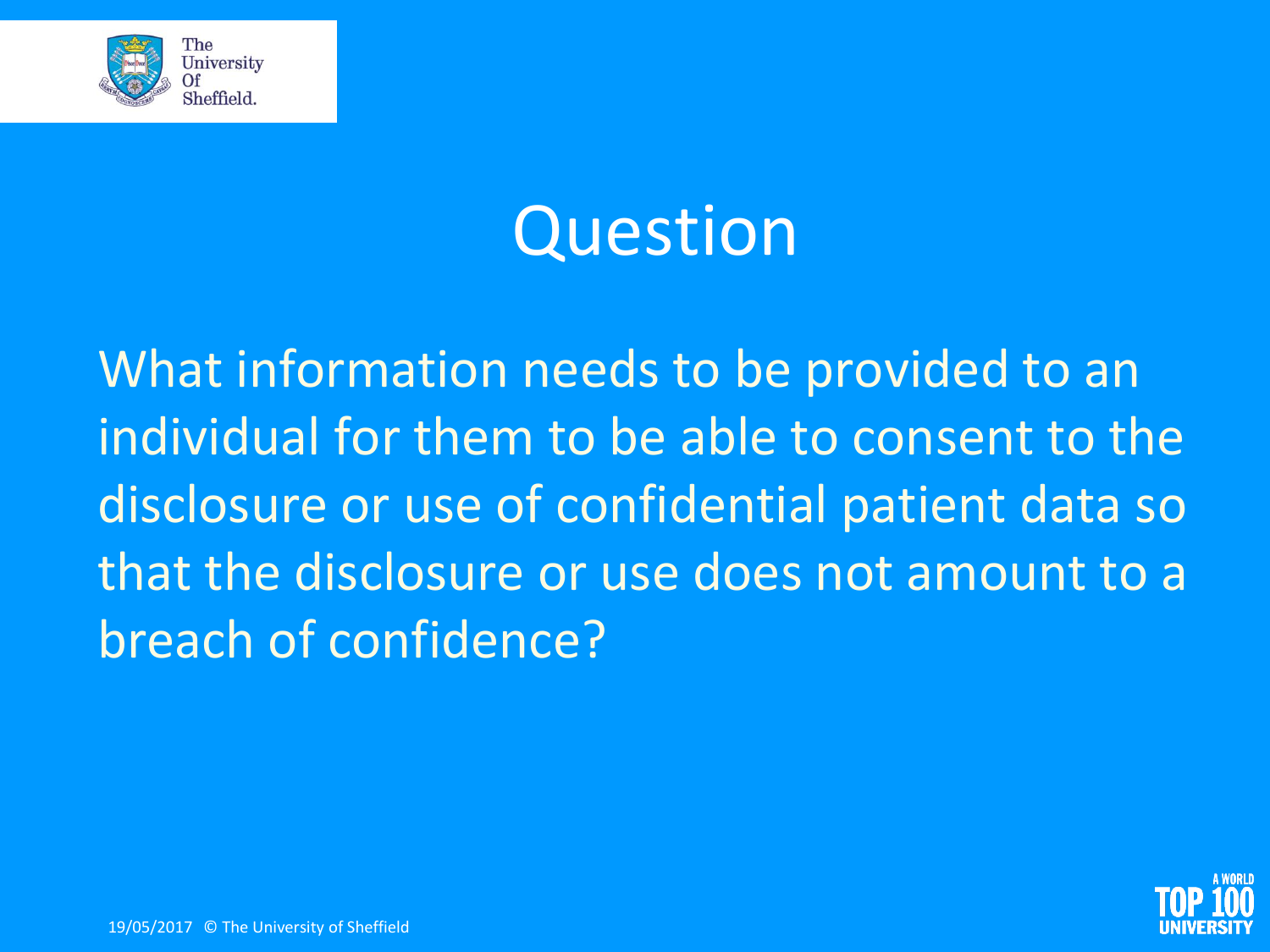

### Challenging preconceptions of consent

- What do we mean by informed consent?
- Developed in the context of medical **treatment**
	- Consent to the physical intervention
	- Consent to running the physical risks associated with that intervention

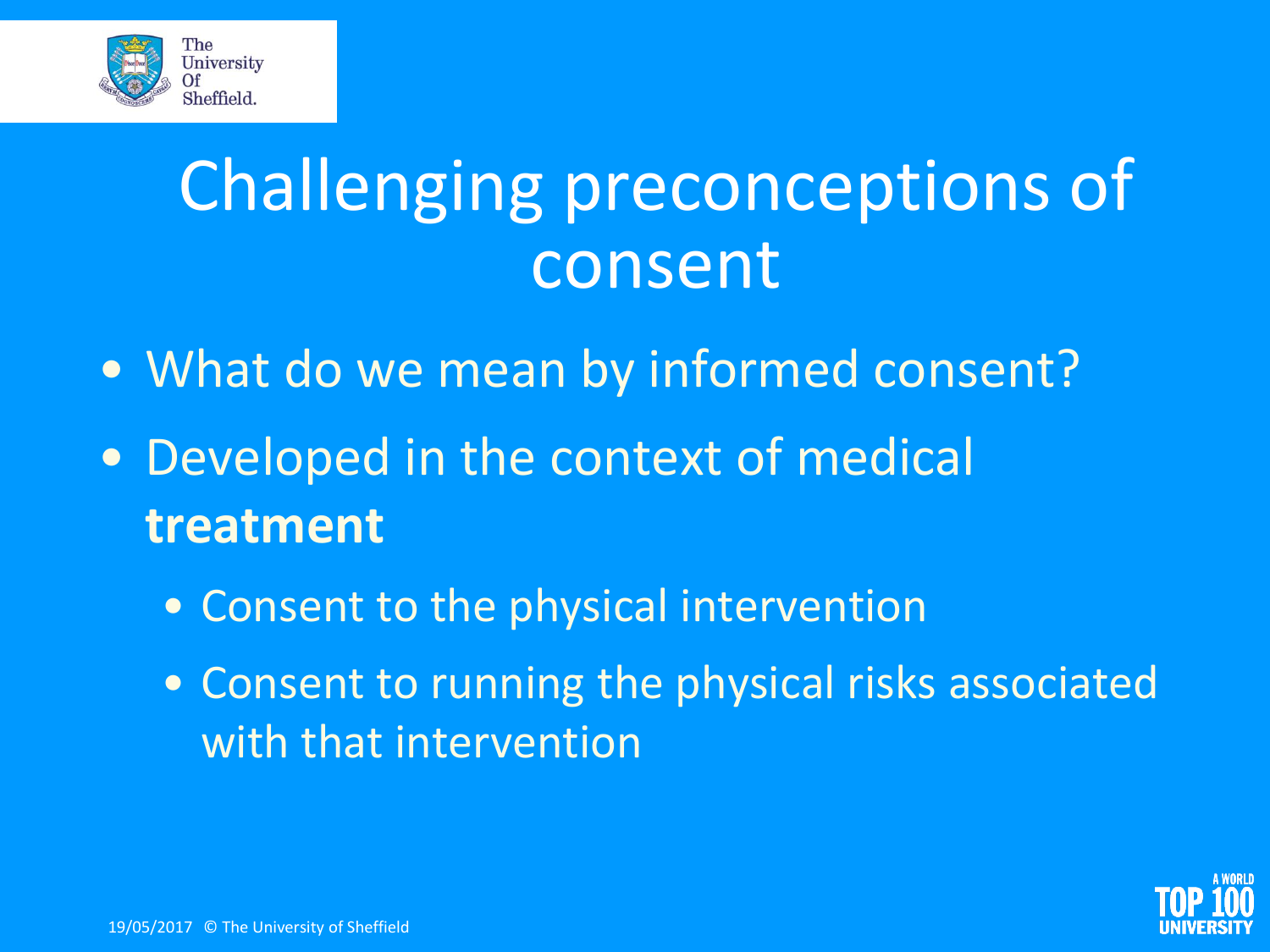

# Consent in the context of medical treatment

- Consent to the physical intervention
	- Informed in broad terms of the nature of the procedure
- Consent to run risk associated with medical intervention
	- Informed about the risks and alternatives and implications of non-action

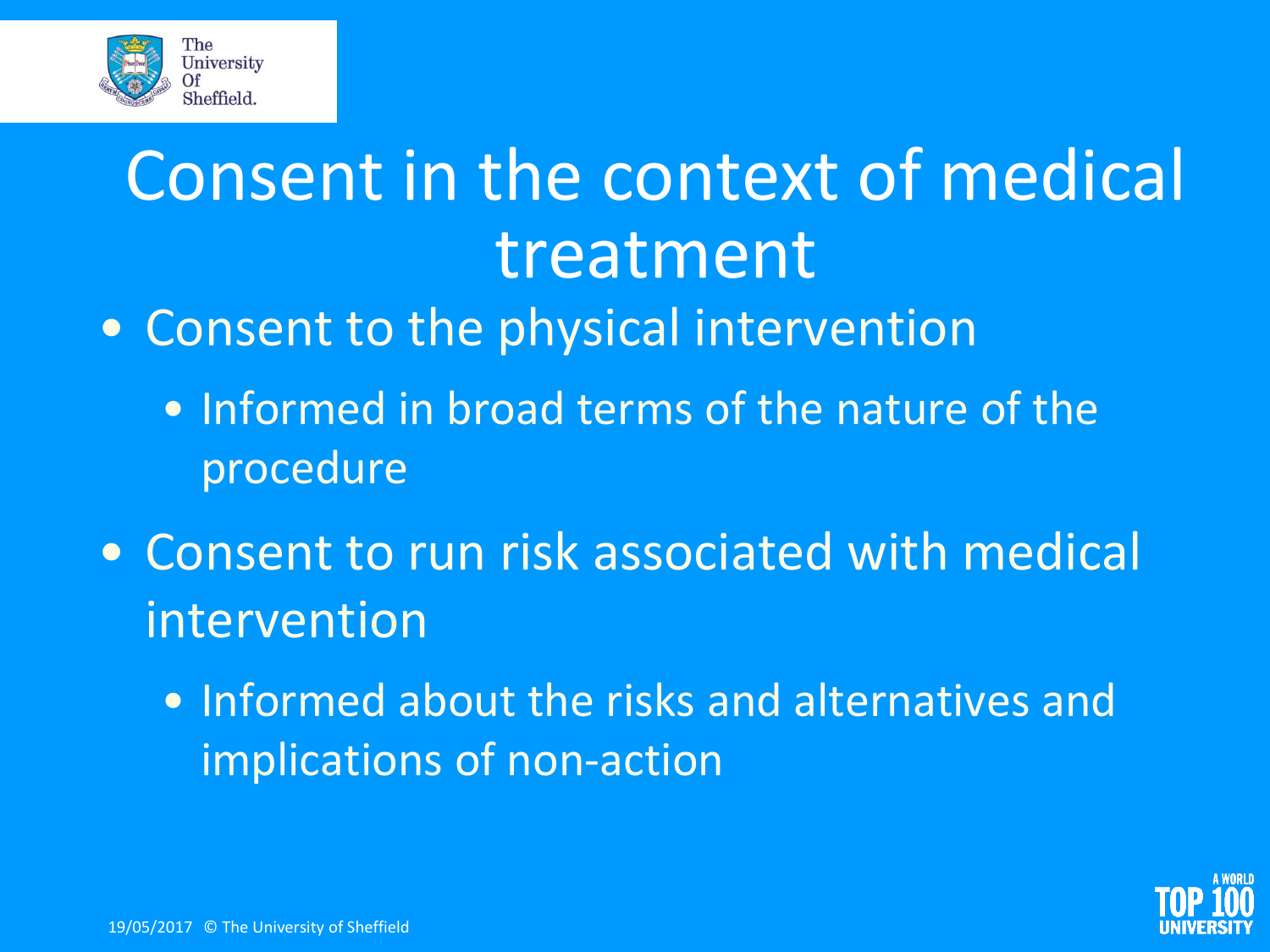

### Application to the confidentiality context

- Which of these informational foci is more relevant for in consent preventing breach of confidence?
- Consent about the nature of the uses
- Not a consent to the risks which usually arise from negligence, wrongdoing, unlawful activity

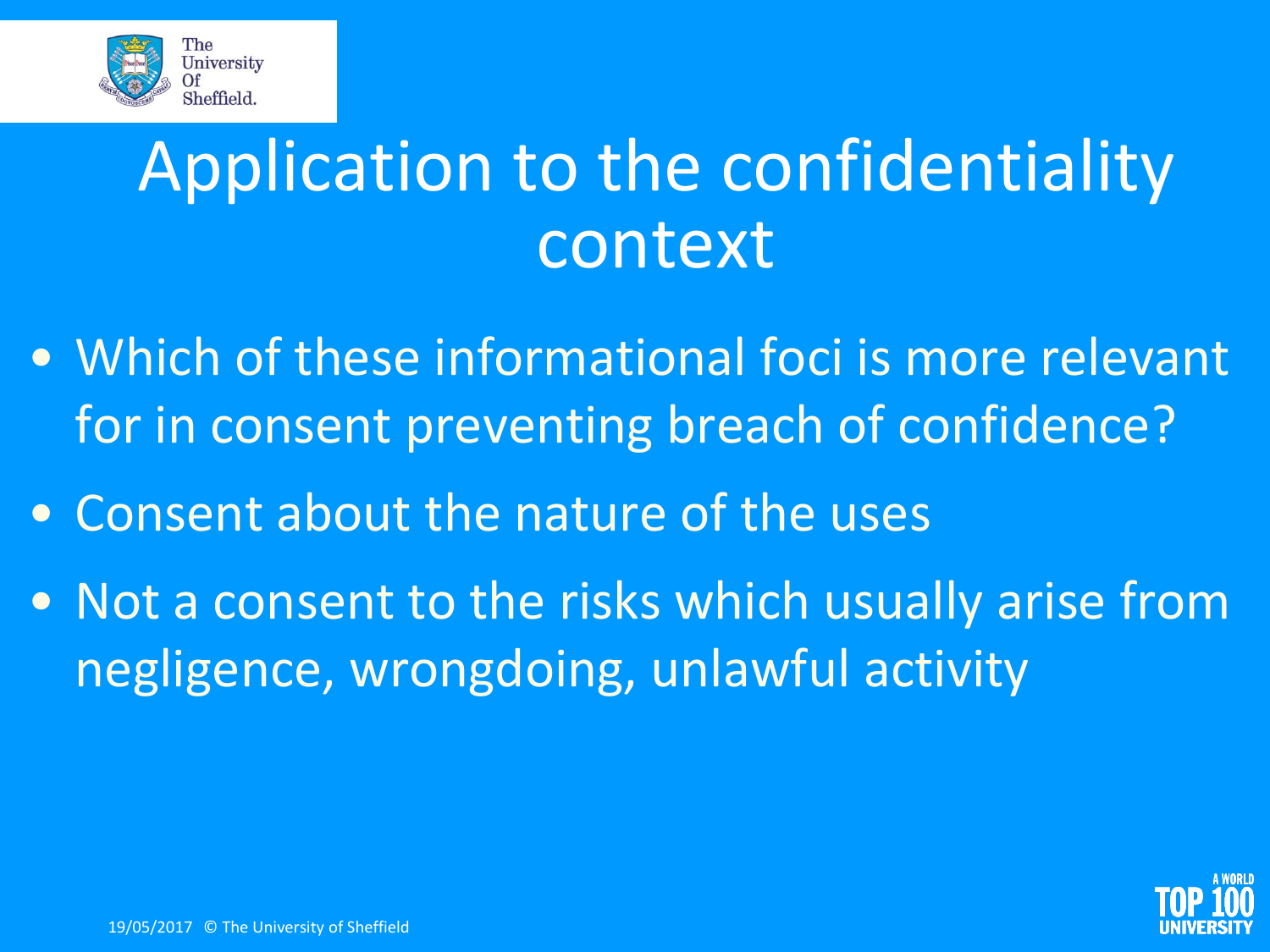

## Consent in the context of medical treatment

• 'informed' consent in negligence:

'The test of materiality is whether, in the circumstances of the particular case, a reasonable person in the patient's position would be likely to attach significance to the risk'

*Montgomery v Lanarkshire Health Board* [2015] UKSC 11, Lord Kerr and Lord Reed 87

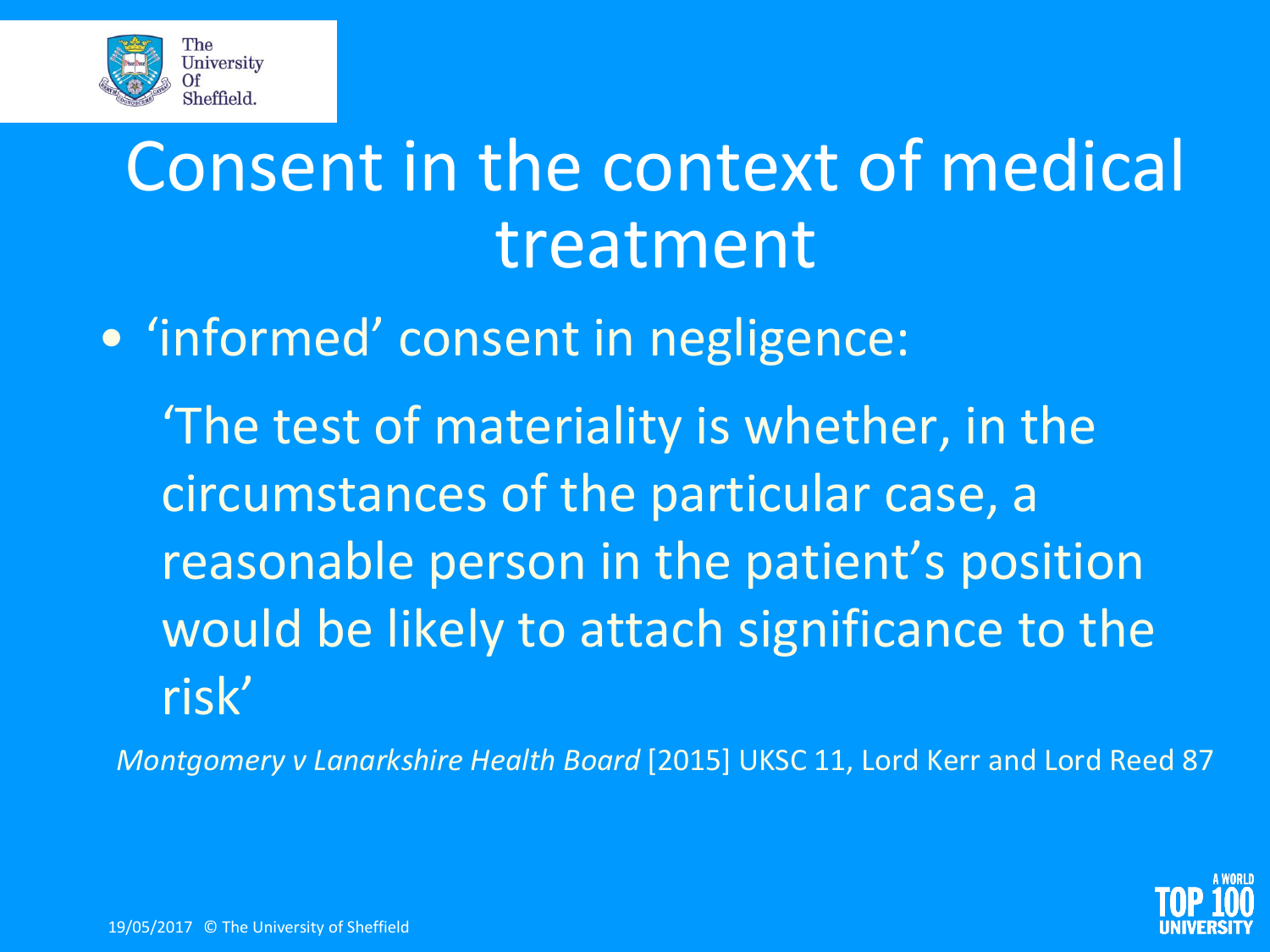

## Achievable informational levels

- Difficulty in achieving standard referenced to reasonable person may force reliance on alternatives to consent
- Consent based on broad awareness rather than informedness may make consent more achievable

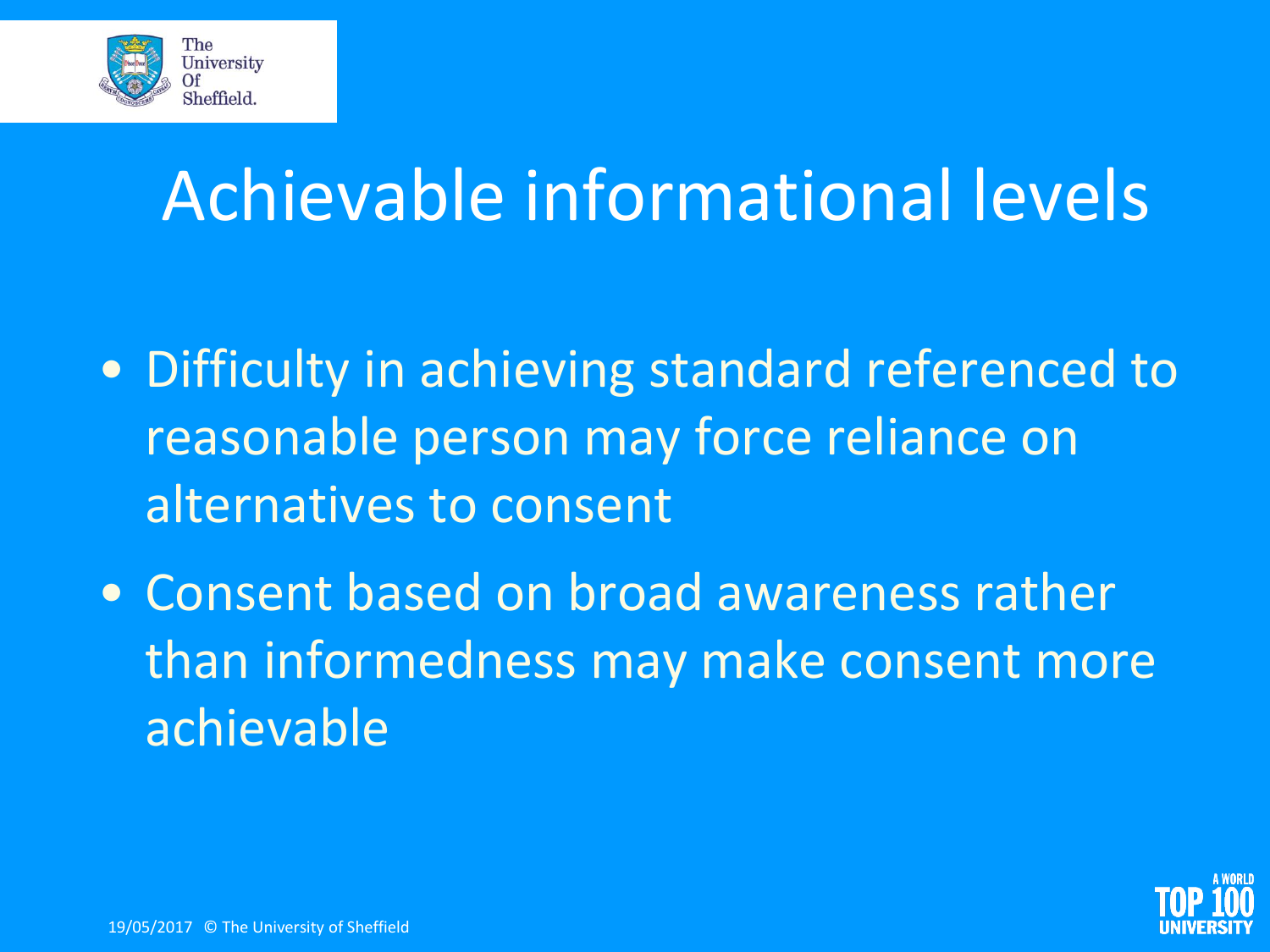

### What information would need to be disclosed?

- Significant evidence about what the public do and do not find acceptable with regard to uses of their health data
- Does acceptability mean people want and expect it to happen?
- Acceptability generating reasonable expectations which affect level of information required

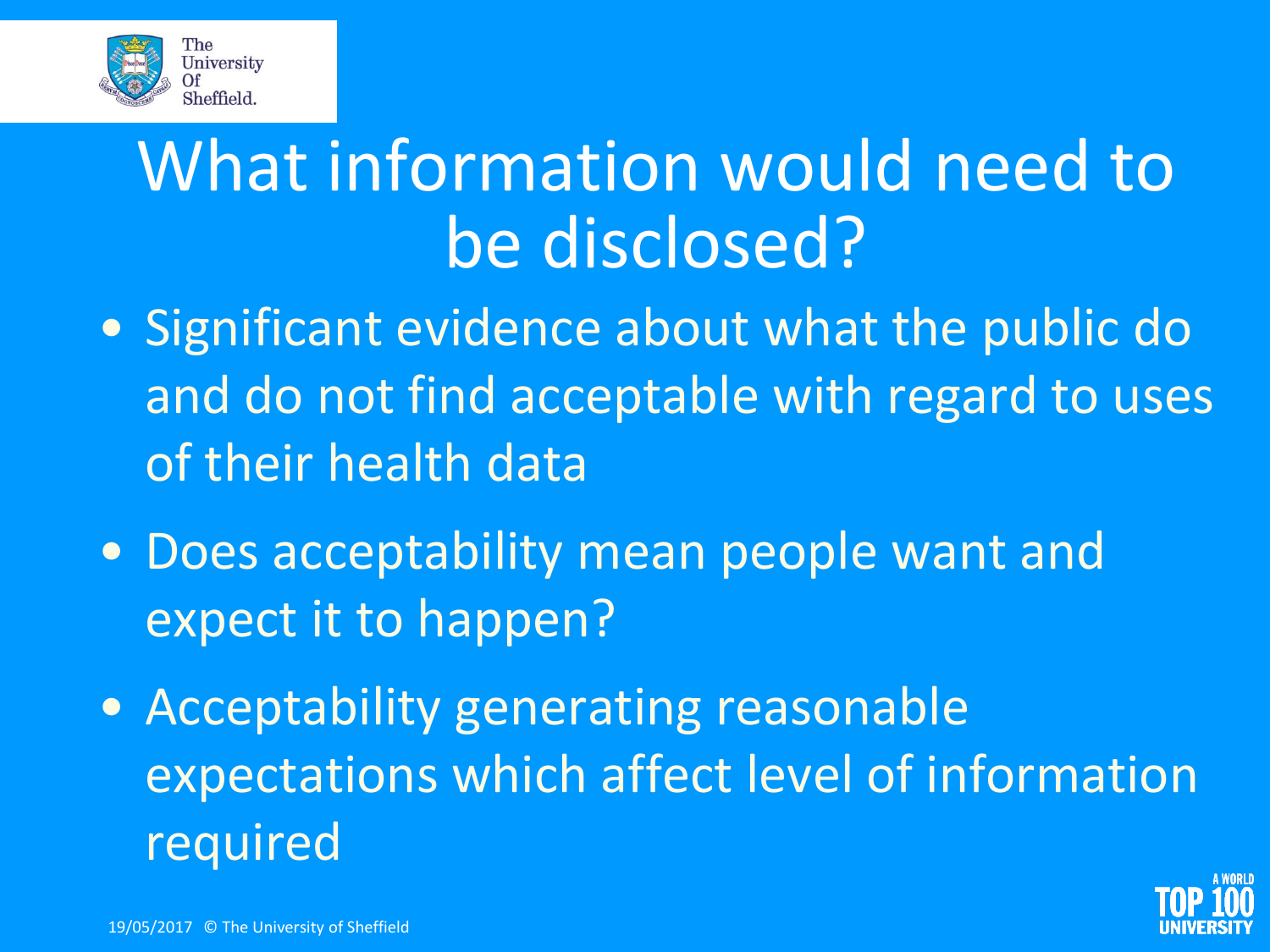

### Generating reasonable expectations

• Specific information disclosure in the consent process can then focus on uses which people find unacceptable and the concept of reasonable expectations is not therefore helpful in generating broad awareness

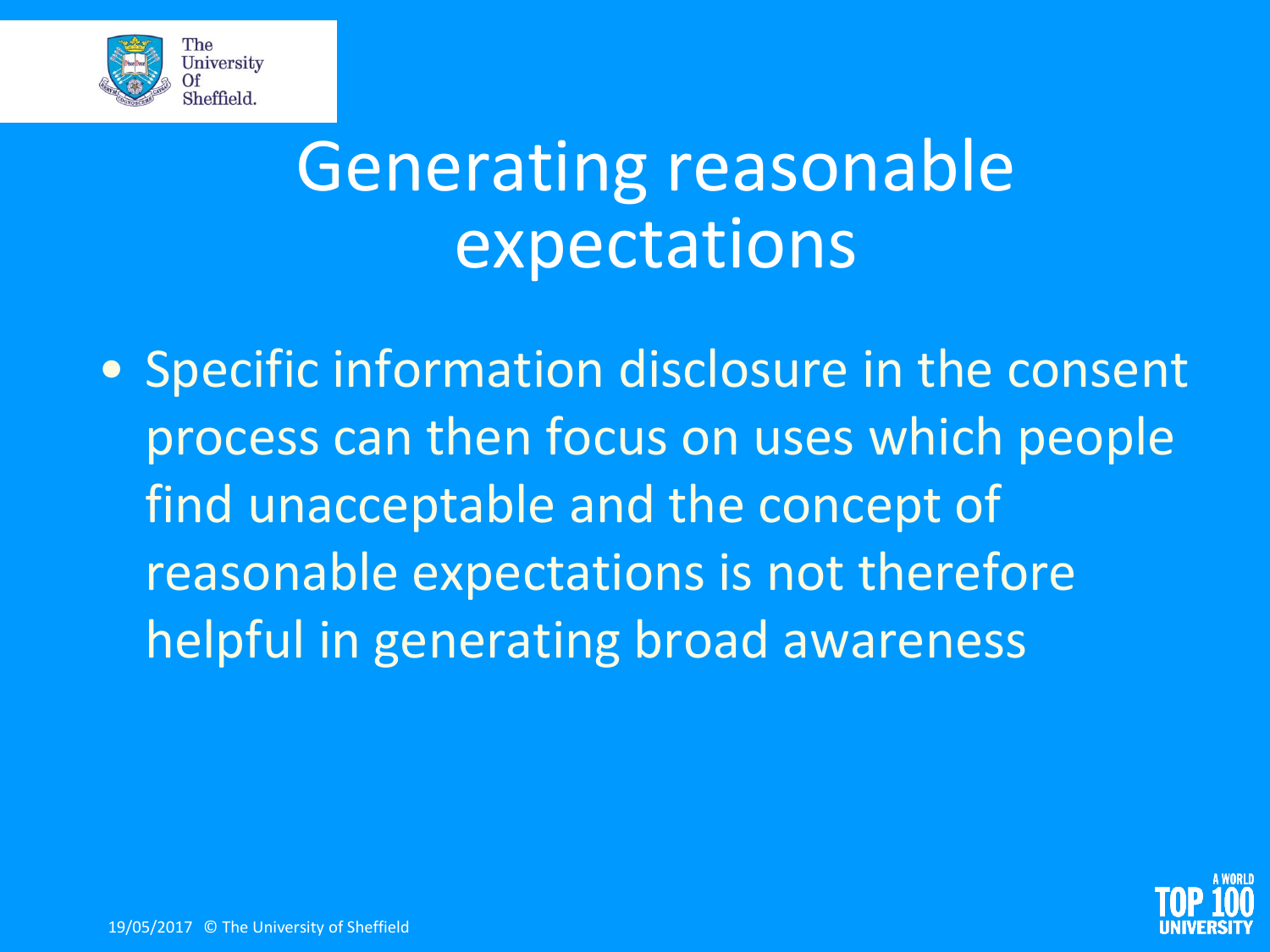

### What information needs to be disclosed?

- Acceptable use by acceptable organisation
- Acceptable use by not-so-acceptable organisation
- Not-so-acceptable use by acceptable organisation
- Not-so-acceptable use by not-so-acceptable organisation
- Perhaps consider whether this last use should occur at all